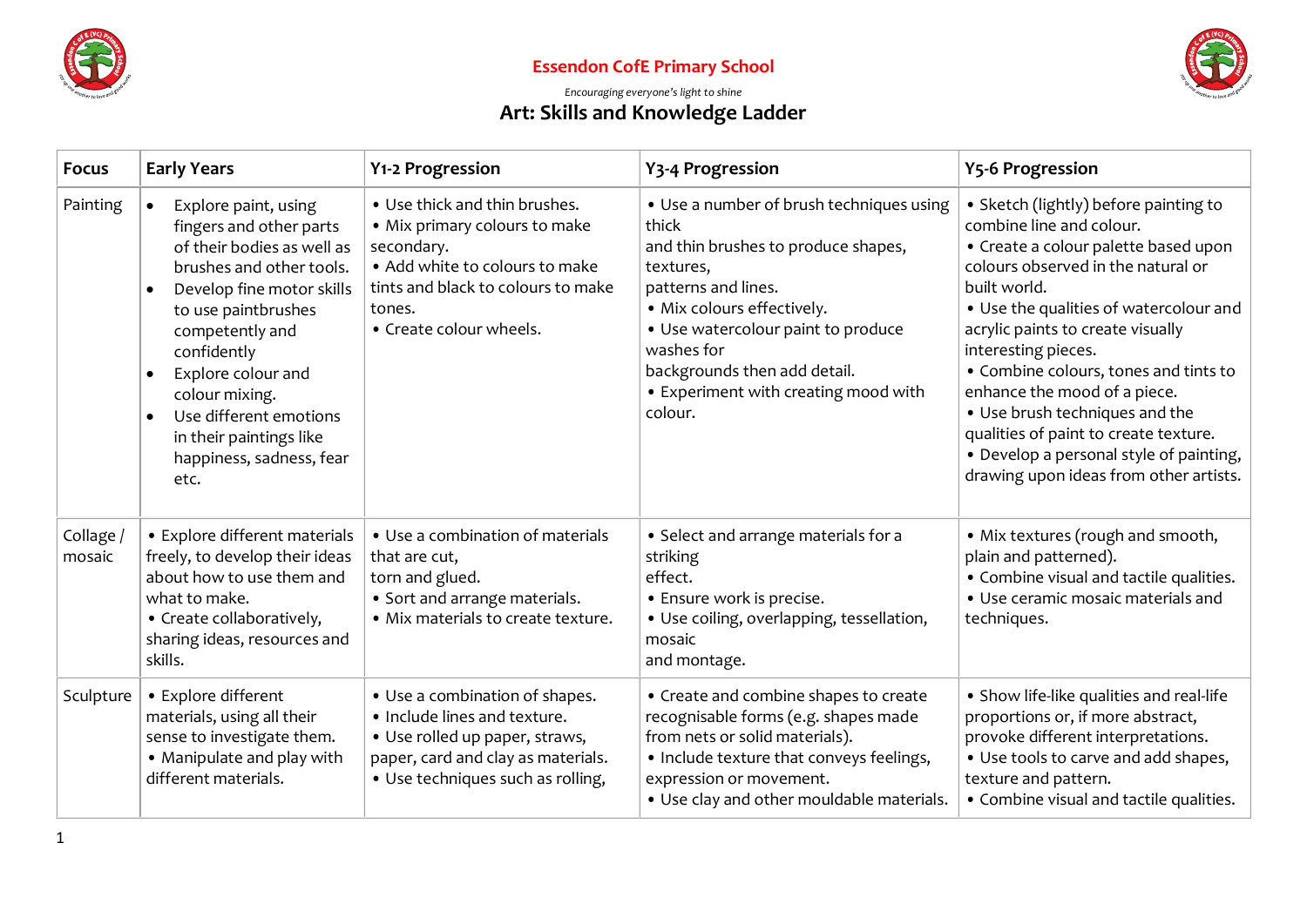

#### **Essendon CofE Primary School**



|                 |                                                                                                                                                                                                                                                                                                                                                                                                                                                                                          | cutting,<br>moulding and carving.                                                                                                                                                                                                  | • Add materials to provide interesting<br>detail.                                                                                                                                                                                                                                                                   | • Use frameworks (such as wire or<br>moulds) to provide stability and form.                                                                                                                                                                                                                                                                                |
|-----------------|------------------------------------------------------------------------------------------------------------------------------------------------------------------------------------------------------------------------------------------------------------------------------------------------------------------------------------------------------------------------------------------------------------------------------------------------------------------------------------------|------------------------------------------------------------------------------------------------------------------------------------------------------------------------------------------------------------------------------------|---------------------------------------------------------------------------------------------------------------------------------------------------------------------------------------------------------------------------------------------------------------------------------------------------------------------|------------------------------------------------------------------------------------------------------------------------------------------------------------------------------------------------------------------------------------------------------------------------------------------------------------------------------------------------------------|
| Drawing         | • Create closed shapes with<br>continuous lines, and begin<br>to use these shapes to<br>represent objects.<br>• Draw with increasing<br>complexity and detail, such<br>as representing a face with a<br>circle and including details.<br>• Use different emotions in<br>their paintings like<br>happiness, sadness, fear etc.<br>• Use drawing to represent<br>ideas like movement of loud<br>noises.<br>• Use a comfortable grip<br>with good control when<br>holding pens and pencils. | • Draw lines of different sizes and<br>thickness.<br>• Colour (own work) neatly<br>following the lines.<br>• Show pattern and texture by<br>adding dots and lines.<br>• Show different tones by using<br>coloured pencils.         | • Use different hardness of pencils to<br>show line, tone and texture.<br>• Annotate sketches to explain and<br>elaborate ideas.<br>• Sketch lightly (no need to use a rubber<br>to correct mistakes).<br>. Use shading to show light and shadow.<br>• Use hatching and cross hatching to<br>show tone and texture. | • Use a variety of techniques to<br>add interesting effects (e.g.<br>reflections, shadows, direction of<br>sunlight).<br>• Use a choice of techniques to<br>depict movement, perspective,<br>shadows and reflection.<br>• Choose a style of drawing suitable<br>for the work (e.g. realistic or<br>impressionistic).<br>· Use lines to represent movement. |
| Print           | • Explore, use and refine a<br>variety of artistic effects to<br>express their idea and<br>feelings.<br>• Explore colour and colour<br>mixing.                                                                                                                                                                                                                                                                                                                                           | • Use repeating or overlapping<br>shapes.<br>• Mimic print from the environment<br>(e.g. wallpapers).<br>· Use objects to create prints (e.g.<br>fruit, vegetables or sponges).<br>• Press, roll, rub and stamp to make<br>prints. | • Use layers of two or more colours.<br>• Replicate patterns observed in natural<br>or built environments.<br>• Make printing blocks (e.g. from coiled<br>string glued to a block).<br>• Make precise repeating patterns.                                                                                           | • Build up layers of colours.<br>• Create an accurate pattern, showing<br>fine detail.<br>• Use a range of visual elements to<br>reflect the purpose of the work.                                                                                                                                                                                          |
| <b>Textiles</b> | • Explore different materials<br>freely, to develop their ideas<br>about how to use them and<br>what to make.                                                                                                                                                                                                                                                                                                                                                                            | • Use weaving to create a pattern.<br>· Join materials using glue and/or a<br>stitch.<br>• Use plaiting.                                                                                                                           | • Shape and stitch materials.<br>. Use basic cross stitch and back stitch.<br>• Colour fabric.<br>• Create weavings.                                                                                                                                                                                                | • Show precision in techniques.<br>• Choose from a range of<br>stitching techniques.                                                                                                                                                                                                                                                                       |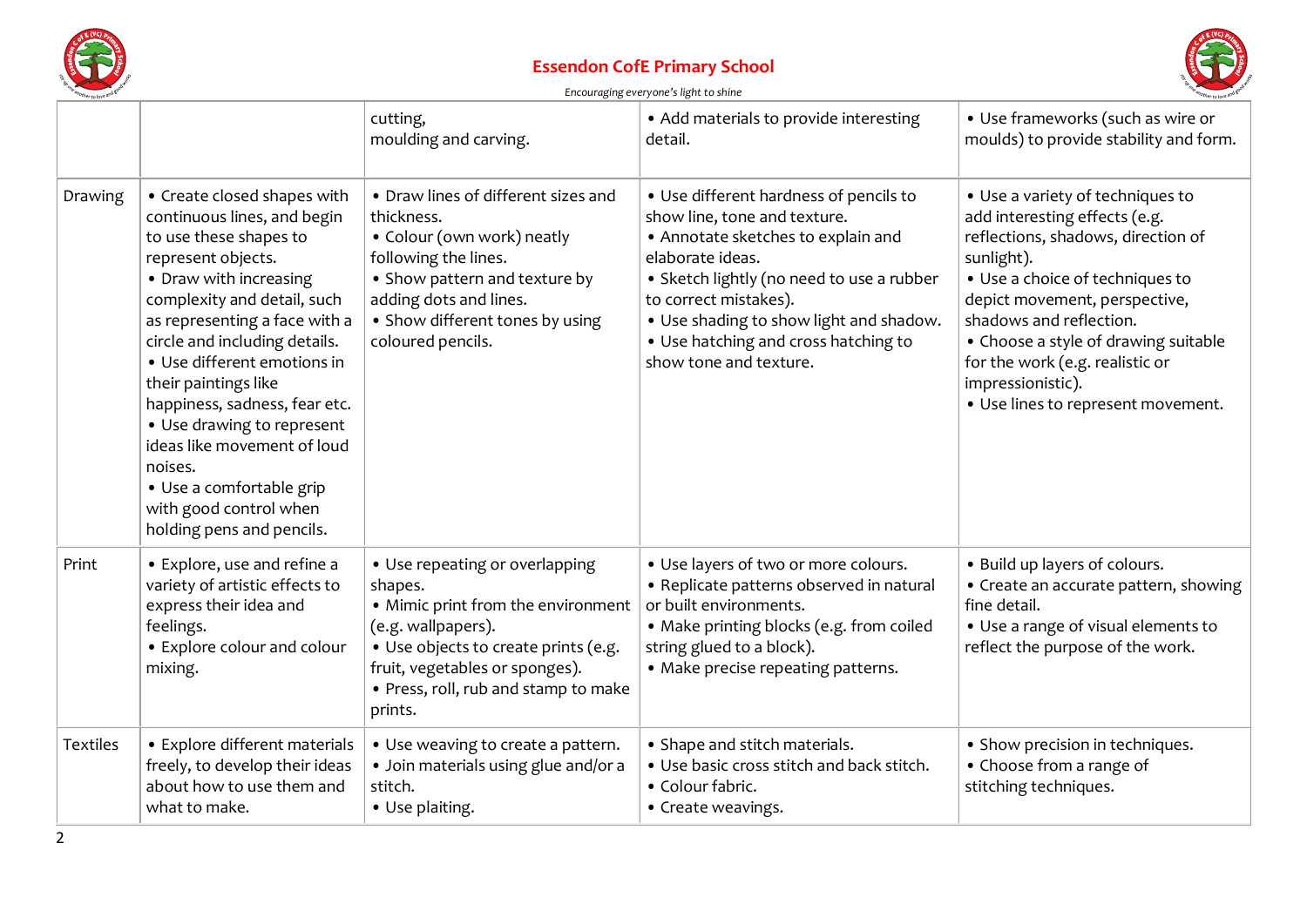

### **Essendon CofE Primary School**



#### *Encouraging everyone's light to shine*

|                  | • Join different materials<br>and explore different<br>textures.                                     | • Use dip dye techniques.                                                                         | • Quilt, pad and gather fabric.                                                      | • Combine previously learned<br>techniques to create pieces.                                                     |
|------------------|------------------------------------------------------------------------------------------------------|---------------------------------------------------------------------------------------------------|--------------------------------------------------------------------------------------|------------------------------------------------------------------------------------------------------------------|
| Digital<br>Media | • Use a wide range of tools<br>to create different textures,<br>lines, tones, colours and<br>shapes. | • Use a wide range of tools to<br>create different textures, lines,<br>tones, colours and shapes. | • Create images, video and sound<br>recordings and explain why they were<br>created. | • Enhance digital media by<br>editing (including sound, video,<br>animation, still images and<br>installations). |

# **Art: Outdoor Learning and Wider Opportunities**

| • Use some of the ideas of artists studied as a<br>starting point for the creation of your own<br>pieces outside<br>• Respond to a range of ideas and starting<br>points<br>• Explore ideas and collect visual information<br>outside<br>• Use nature and the physical world to inspire | • Create original pieces outside that are influenced<br>by studies of others<br>• Collect information, sketches and resources from<br>the outside world<br>• Adapt, refine and problem solve as ideas<br>progress<br>• Discuss how your experiences of the world have<br>informed your artistic choices | • Comment on outside artworks with a fluent grasp of visual<br>language<br>• Give details (including own sketches) about the style<br>choices made by artists<br>• Create original pieces that show a range of influences and<br>styles<br>• Develop and imaginatively extend ideas from starting points<br>throughout the curriculum |
|-----------------------------------------------------------------------------------------------------------------------------------------------------------------------------------------------------------------------------------------------------------------------------------------|---------------------------------------------------------------------------------------------------------------------------------------------------------------------------------------------------------------------------------------------------------------------------------------------------------|---------------------------------------------------------------------------------------------------------------------------------------------------------------------------------------------------------------------------------------------------------------------------------------------------------------------------------------|
| your artwork                                                                                                                                                                                                                                                                            |                                                                                                                                                                                                                                                                                                         | • Collect information, sketches, resources and outside                                                                                                                                                                                                                                                                                |
|                                                                                                                                                                                                                                                                                         |                                                                                                                                                                                                                                                                                                         | inspiration to plot a journey in their sketch book                                                                                                                                                                                                                                                                                    |